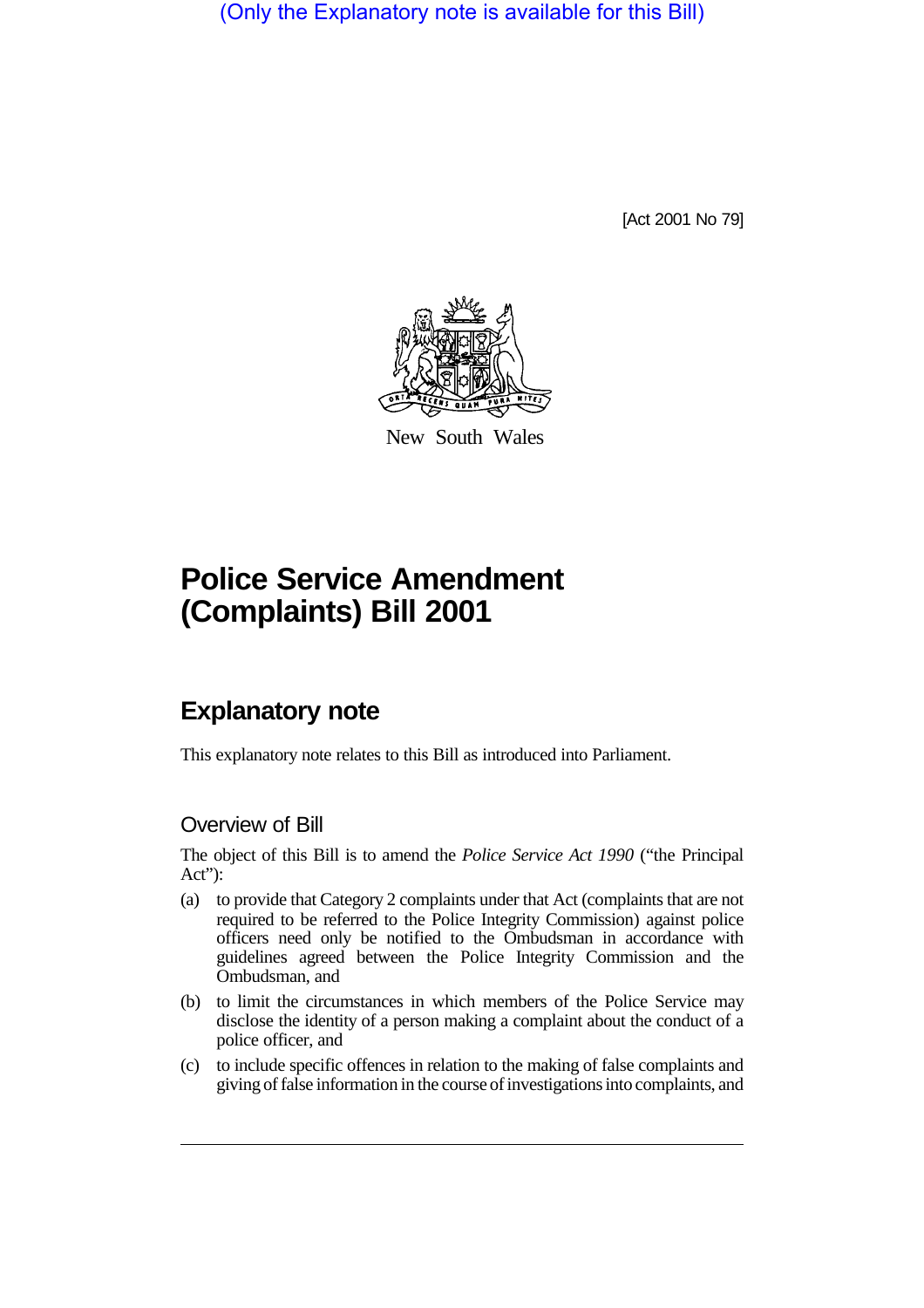Police Service Amendment (Complaints) Bill 2001 [Act 2001 No 79]

Explanatory note

- (d) to bring the provisions relating to the protection of police officers against reprisals for making protected allegations more into line with similar provisions in the *Protected Disclosures Act 1994*, and
- (e) to extend the time in which proceedings may be brought for an offence of taking detrimental action against a police officer in reprisal for the police officer making a protected allegation.

#### Outline of provisions

**Clause 1** sets out the name (also called the short title) of the proposed Act.

**Clause 2** provides for the commencement of the proposed Act on a day or days to be appointed by proclamation.

**Clause 3** is a formal provision giving effect to the amendments to the *Police Service Act 1990* set out in Schedule 1.

### **Schedule 1 Amendments**

**Schedule 1 [1]** substitutes the definition of *notifiable complaint* in Part 8A of the Principal Act. Notifiable complaints are complaints that must be referred to the Ombudsman. Currently, notifiable complaints are all Category 2 complaints made by the public and Category 2 complaints made by police officers that in accordance with certain guidelines are to be notified to the Ombudsman. Category 2 complaints are complaints that do not need to be referred to the Police Integrity Commission. The new definition will provide that those guidelines will determine which Category 2 complaints, whether made by a member of the public or a police officer, are to be notified to the Ombudsman.

**Schedule 1 [3]** makes it an offence for a person to make a false complaint about the conduct of a police officer or to provide false or misleading information in the course of the investigation of such a complaint to specified persons or bodies that may be involved in receiving complaints or in the complaints procedure.

**Schedule 1 [4]** provides that a member of the Police Service must not disclose the identity of a person who makes a complaint about the conduct of a police officer, except in certain authorised circumstances. Currently, section 145 (3) of the Principal Act limits such disclosures by police officers, but only while investigation of the complaint is being undertaken. **Schedule 1 [2]** makes a consequential amendment to remove section 145 (3).